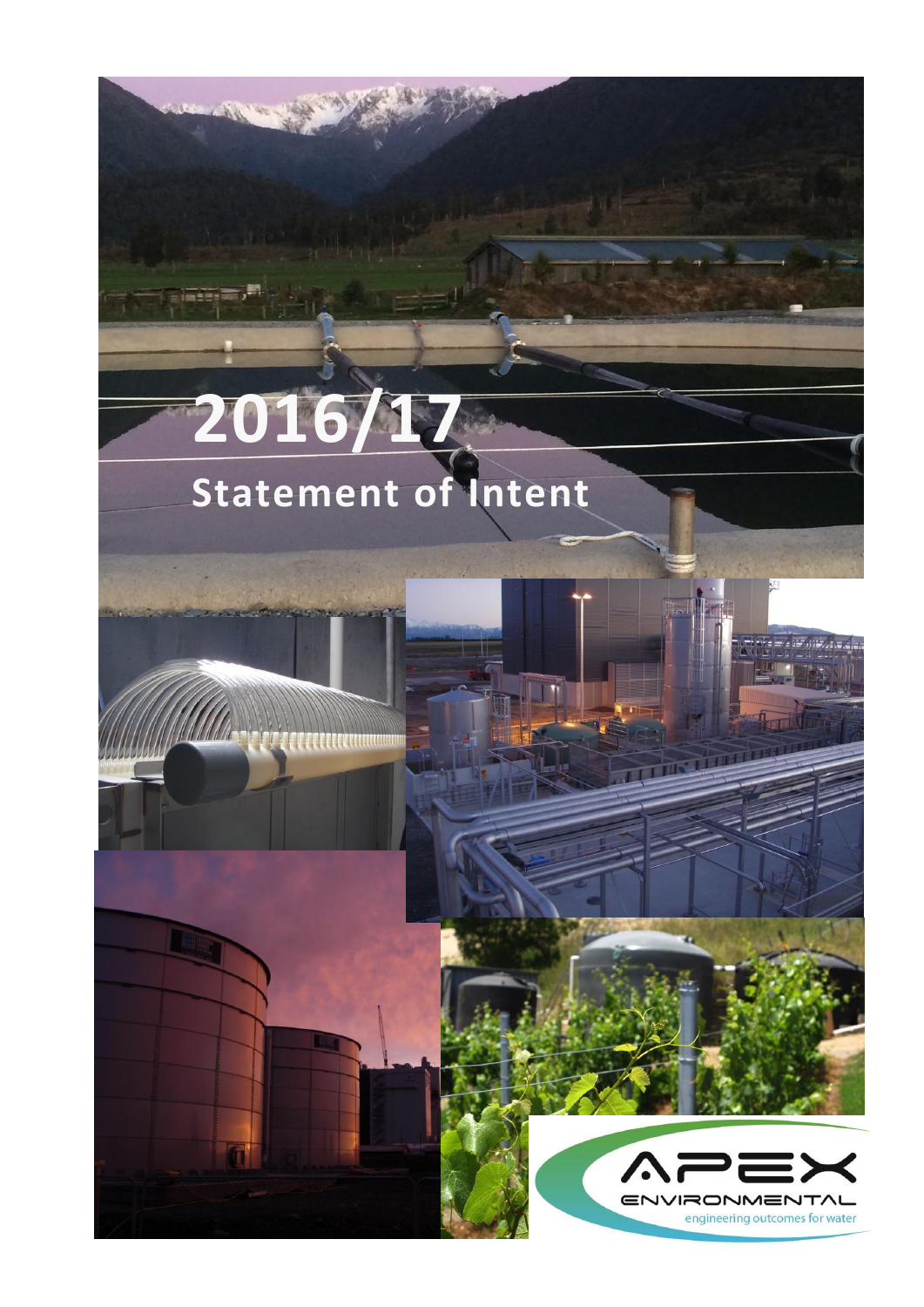# **CONTENTS**

| 1                       | <b>INTRODUCTION</b>                                                                                                                                                                                                                                                                                                                                                                                                                                      | 2                                                   |  |
|-------------------------|----------------------------------------------------------------------------------------------------------------------------------------------------------------------------------------------------------------------------------------------------------------------------------------------------------------------------------------------------------------------------------------------------------------------------------------------------------|-----------------------------------------------------|--|
| $\overline{\mathbf{2}}$ | <b>OBJECTIVES</b>                                                                                                                                                                                                                                                                                                                                                                                                                                        |                                                     |  |
|                         | 2.1<br>Vision<br>2.2 OBJECTIVES                                                                                                                                                                                                                                                                                                                                                                                                                          | $\overline{\mathbf{c}}$<br>3                        |  |
| 3                       | <b>NATURE AND SCOPE OF ACTIVITIES</b>                                                                                                                                                                                                                                                                                                                                                                                                                    | 3                                                   |  |
| 4                       | <b>GOVERNANCE</b>                                                                                                                                                                                                                                                                                                                                                                                                                                        |                                                     |  |
|                         | 4.1<br><b>BOARD ROLE AND RESPONSIBILITY</b><br>4.2<br><b>RESPONSIBILITY TO SHAREHOLDER</b><br>4.3<br><b>BOARD COMPOSITION</b><br>4.4<br><b>CONFLICTS OF INTEREST</b><br>4.5<br>NOMINATIONS AND APPOINTMENT OF NEW DIRECTORS<br>4.6<br><b>BOARD MEETINGS</b><br>4.7 DIRECTOR INDUCTION AND EDUCATION<br>4.8 BOARD PERFORMANCE REVIEW<br>4.9 GENERAL MANAGER PERFORMANCE REVIEW<br>4.10 DIRECTOR & OFFICER INSURANCE<br>4.11 CONTROLLING AND MANAGING RISK | 3<br>4<br>4<br>4<br>4<br>4<br>5<br>5<br>5<br>5<br>5 |  |
| 5                       | <b>FINANCIAL</b>                                                                                                                                                                                                                                                                                                                                                                                                                                         |                                                     |  |
|                         | 5.1<br><b>FINANCIAL OVERVIEW</b><br>5.2<br>MEDIUM-TERM FINANCIAL PERFORMANCE TARGETS                                                                                                                                                                                                                                                                                                                                                                     | 6<br>6                                              |  |
| 6                       | <b>DIVIDENDS</b>                                                                                                                                                                                                                                                                                                                                                                                                                                         | 6                                                   |  |
| 7                       | <b>STRATEGY</b>                                                                                                                                                                                                                                                                                                                                                                                                                                          |                                                     |  |
|                         | 7.1<br><b>STRATEGIC DIRECTION</b><br>7.2 PERFORMANCE TARGETS                                                                                                                                                                                                                                                                                                                                                                                             | 7<br>7                                              |  |
| 8                       | <b>INFORMATION TO BE PROVIDED TO THE SHAREHOLDER</b>                                                                                                                                                                                                                                                                                                                                                                                                     |                                                     |  |
|                         | 8.1<br><b>NO SURPRISES</b><br>8.2 STATEMENT OF INTENT<br>8.3 ANNUAL REPORT<br>8.4<br><b>QUARTERLY REPORTING</b>                                                                                                                                                                                                                                                                                                                                          | 7<br>8<br>8<br>8                                    |  |
| 9                       | <b>SPECIAL SHAREHOLDER REQUESTS</b>                                                                                                                                                                                                                                                                                                                                                                                                                      | 8                                                   |  |
| 10                      | <b>ACCOUNTING POLICIES</b>                                                                                                                                                                                                                                                                                                                                                                                                                               | 8                                                   |  |

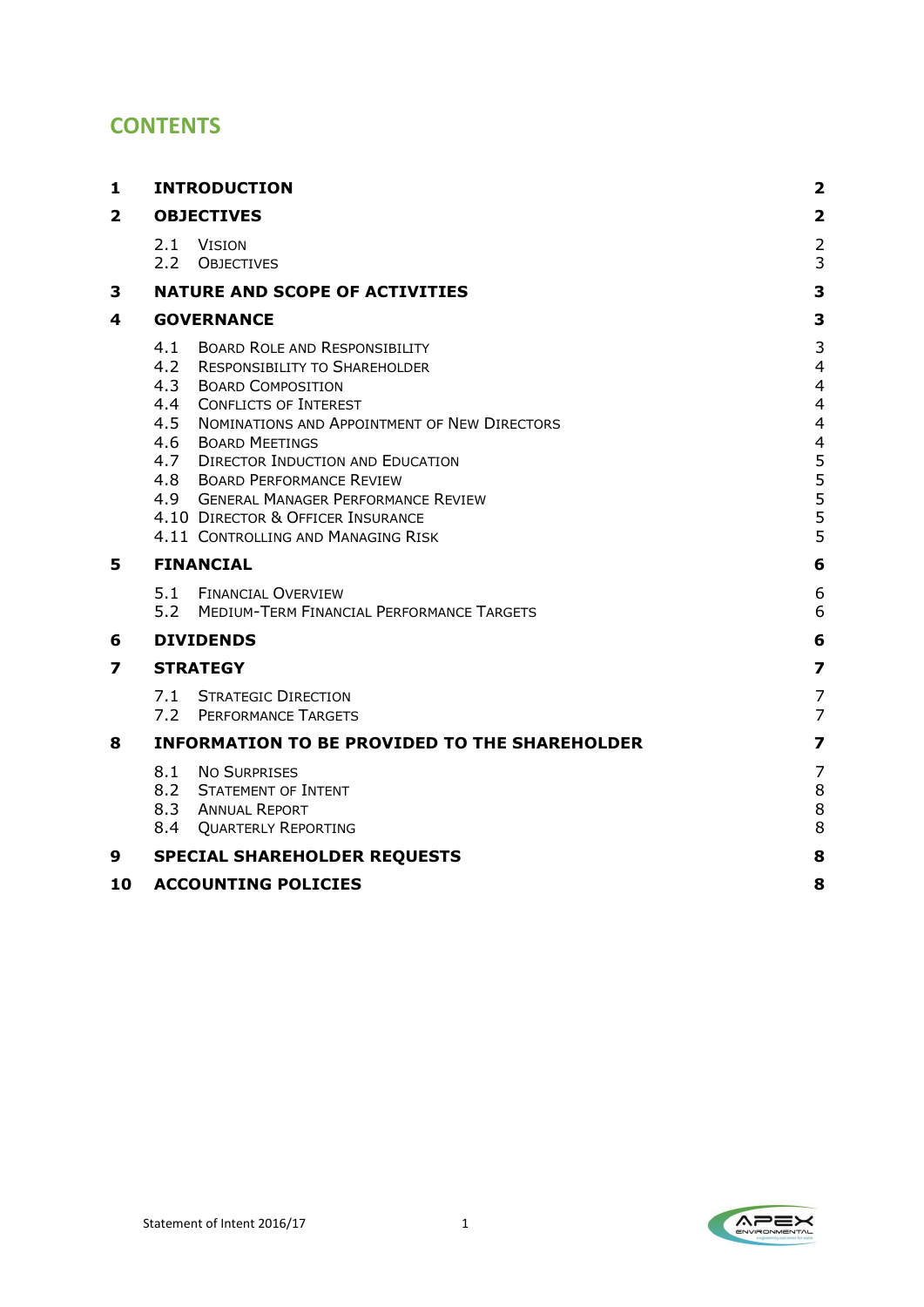## <span id="page-2-0"></span>**1 INTRODUCTION**

This Statement of Intent (SOI) is prepared in accordance with Section 64(1) of the Local Government Act 2002. The SOI specifies for Apex Environmental Limited (Apex) the objectives, the nature and scope of the activities to be undertaken, and the performance targets and other measures by which the performance of the company may be judged in relation to its objectives.

The SOI is a public and legally required document, reviewed and agreed annually by the Shareholders, City Care Limited, Matthew and Sarah Savage, and Steven and Keely Kroening, and covers a three year period. This SOI covers the period from 1 July 2016 to 30 June 2019.

Contact details for the Chairman are Apex's registered office:

| Address:   | 226 Antigua Street, Christchurch |  |
|------------|----------------------------------|--|
|            | P.O. Box 7669, Christchurch      |  |
| Telephone: | 03 941 7200                      |  |

Contact details for the General Manager are Apex's place of business:

| Address:   | 32 Washdyke Flat Road, Timaru   |  |
|------------|---------------------------------|--|
|            | P.O. Box 2169, Washdyke, Timaru |  |
| Telephone: | 03 929 2675                     |  |
| Web:       | www.apexenvironmental.co.nz     |  |
| Email:     | sales@apexenvironmental.co.nz   |  |

## <span id="page-2-1"></span>**2 OBJECTIVES**

Apex is a leading provider of design, build, installation and commissioning of water and wastewater treatment plants and associated consultancy services.

<span id="page-2-2"></span>**2.1 Vision**

Apex's vision is:

## **HELPING INDUSTRY GROW SUSTAINABLY**

Apex's positioning statement is:

## **ENGINEERING OUTCOMES FOR WATER**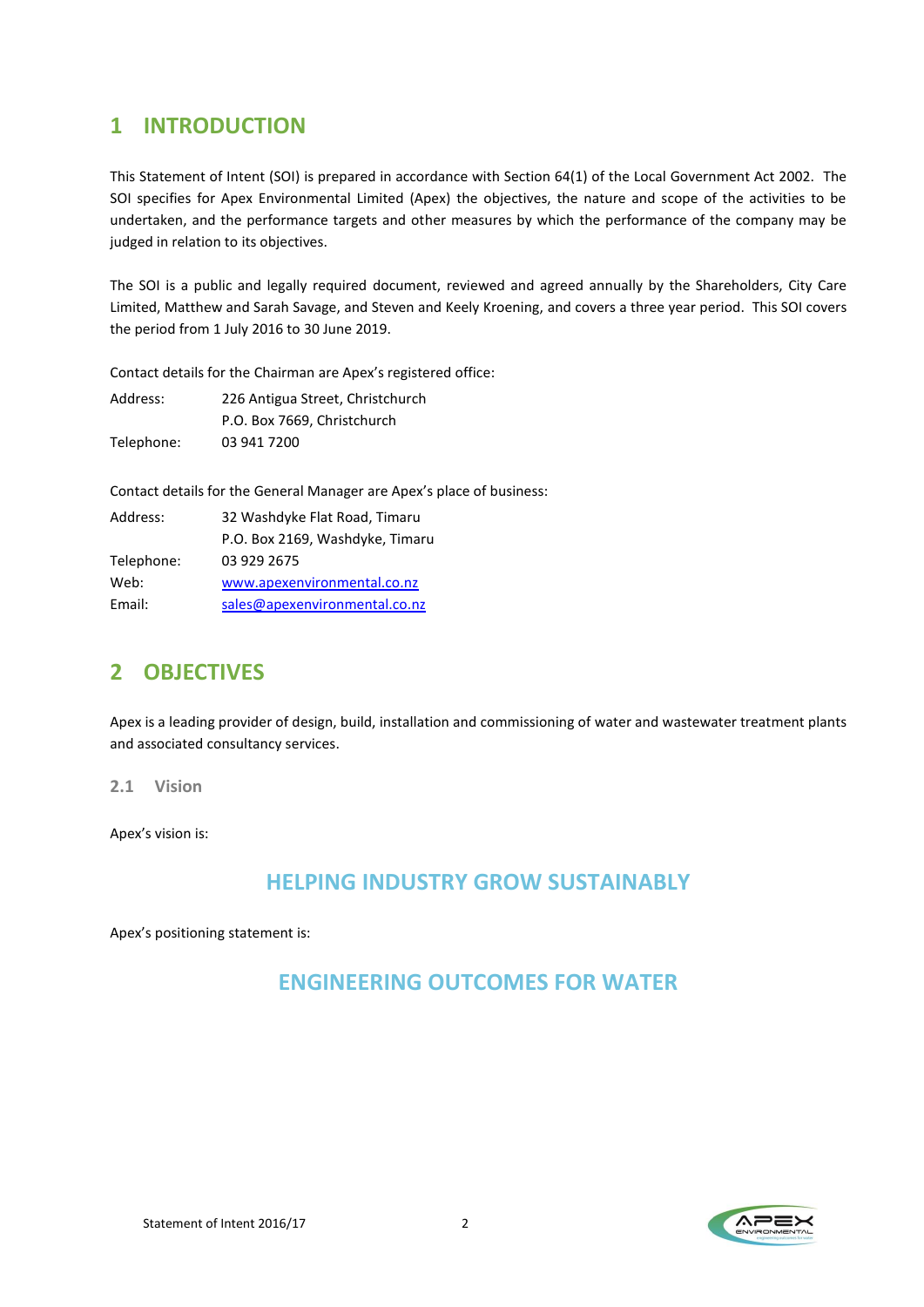#### <span id="page-3-0"></span>**2.2 Objectives**

Apex's key objectives are to:

- Operate a profitable, sustainable, growing and innovative national business so as to maintain a strong market presence in the areas of design, build, installation and commissioning of water and wastewater treatment plants
- Operate the business in a way that generates appropriate financial returns and dividend streams for the Shareholders
- Deliver operational excellence that meets clients' expectations, generates repeat business and maintains contract longevity
- Be a responsible social, environmental and value-adding business
- Be a good employer in providing a safe work environment that recruits, fosters and retains competent, motivated, committed and productive employees

## <span id="page-3-1"></span>**3 NATURE AND SCOPE OF ACTIVITIES**

Apex is in the business of designing, building, installing and commissioning water and wastewater treatment plants for the food and beverage, dairy, textiles, winery, and municipal sectors.

The company's main service offerings are:

- Designing and building water and wastewater treatment plants for industrial and municipal clients
- Supplying key wastewater products
- Consultancy services including plant audits, conducting pilot plant trials, and preparation of resource consent applications

Apex's current area of operations for design and build projects is New Zealand and also provides products into Australia and the Pacific.

Apex may consider entering into joint ventures when appropriate in order to capitalise on commercial opportunities.

## <span id="page-3-2"></span>**4 GOVERNANCE**

Apex's Board of Directors is responsible for the corporate governance of the company. The Board and management are committed to ensuring the company operates to the recognised principles of best practice governance and adheres to high ethical standards.

This statement presents an overview of the main corporate governance policies of the company.

#### <span id="page-3-3"></span>**4.1 Board Role and Responsibility**

Apex's Board of Directors is appointed by the Shareholders, and is responsible for the direction and control of the company's activities. The primary objective of the Board is to build long-term Shareholder value with due regard to other stakeholder interests. The Board does this by setting strategic direction and context and focusing on issues critical for its successful execution.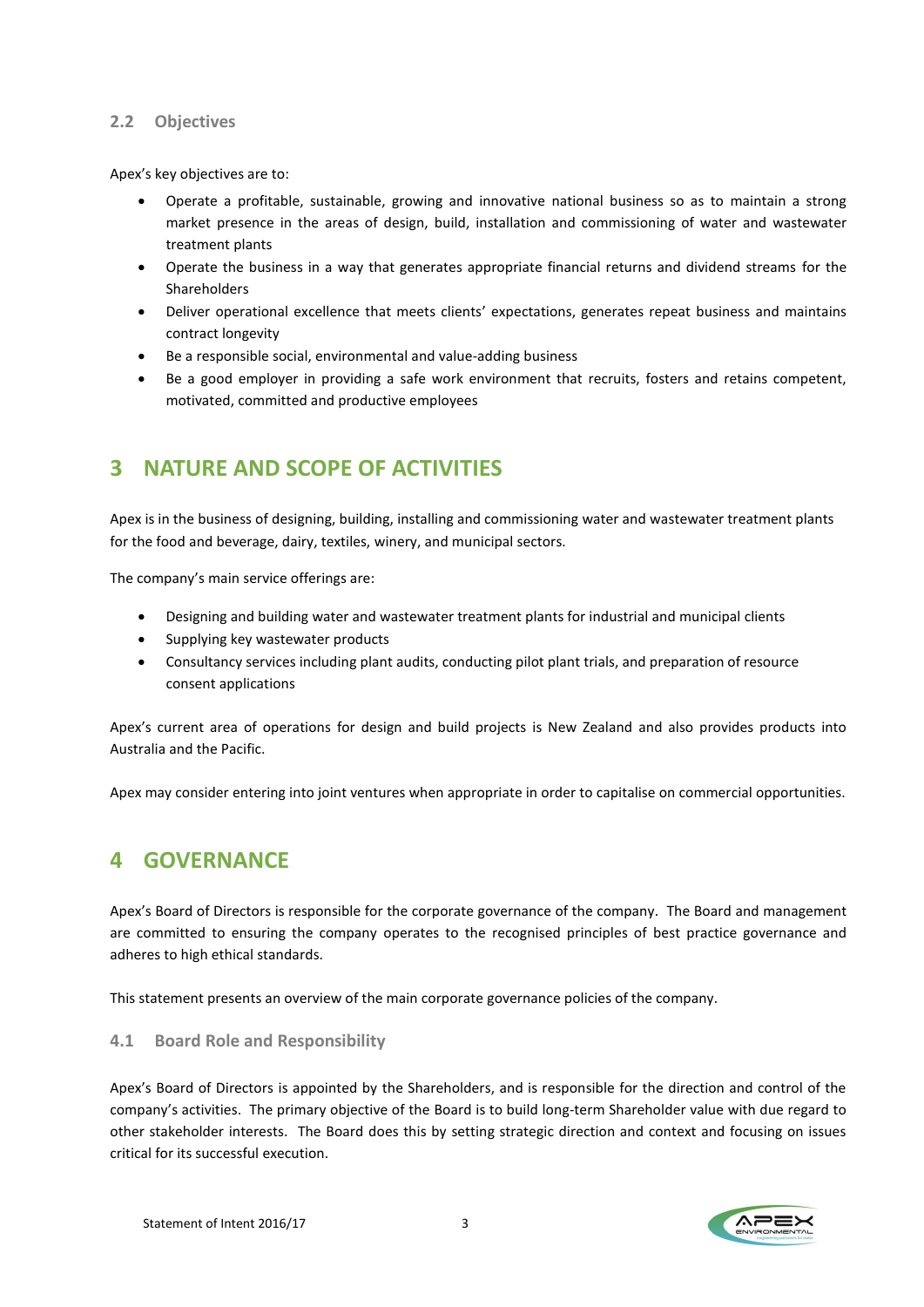The Board has delegated to the General Manager the day-to-day leadership and management of the company. The General Manager has formally delegated certain authorities to direct reports and has established a formal delegated authority framework for those direct reports to sub-delegate as appropriate.

The Board endorses and adheres to the principles of the Institute of Directors of New Zealand and the Four Pillars of Governance Best Practice for New Zealand Directors.

#### <span id="page-4-0"></span>**4.2 Responsibility to Shareholder**

In accordance with Section 64 of the Local Government Act 2002, each February the company submits to the Shareholder a draft SOI for the coming financial year. The SOI sets out the objectives, activities, intentions, financial and performance targets.

After due consideration and discussion with the Shareholder and completion of the annual business planning and budgeting, the final SOI is approved by the Board of Directors and delivered to the Shareholder in May.

#### <span id="page-4-1"></span>**4.3 Board Composition**

The company's Constitution provides that the Board will consist of a maximum of five Directors. Currently the Board comprises two Executive Directors and two non-executive Directors but who are executives of City Care.

The Board supports the separation of the role of Chairman and General Manager. The Chairman's role is to manage and provide leadership to the Board and to facilitate the Board's interface with the General Manager.

#### <span id="page-4-2"></span>**4.4 Conflicts of Interest**

The Board is conscious of its obligations to ensure that Directors avoid conflicts of interest (both real and apparent) between the company and their own interests. The Board Charter outlines the Board's policy on conflicts of interest. Where conflicts of interest do exist at law, then the Director/s concerned must disclose their interest, excuse themselves from any Board discussions and not receive any Board papers in respect of those interests.

<span id="page-4-3"></span>The company maintains a Board Interests Register and reviews this register at each Board meeting.

#### **4.5 Nominations and Appointment of New Directors**

<span id="page-4-4"></span>The procedures for appointing and removing Directors are governed by the company's Constitution.

#### **4.6 Board Meetings**

Each year there are at least six (6) scheduled meetings of the Board. The Board also meets as required between the scheduled meetings.

The Chairman and General Manager establish meeting agendas to ensure adequate coverage of all key issues. The Directors generally receive Board papers three (3) working days in advance of Board meetings, except in the case of special meetings for which the time period may be shorter.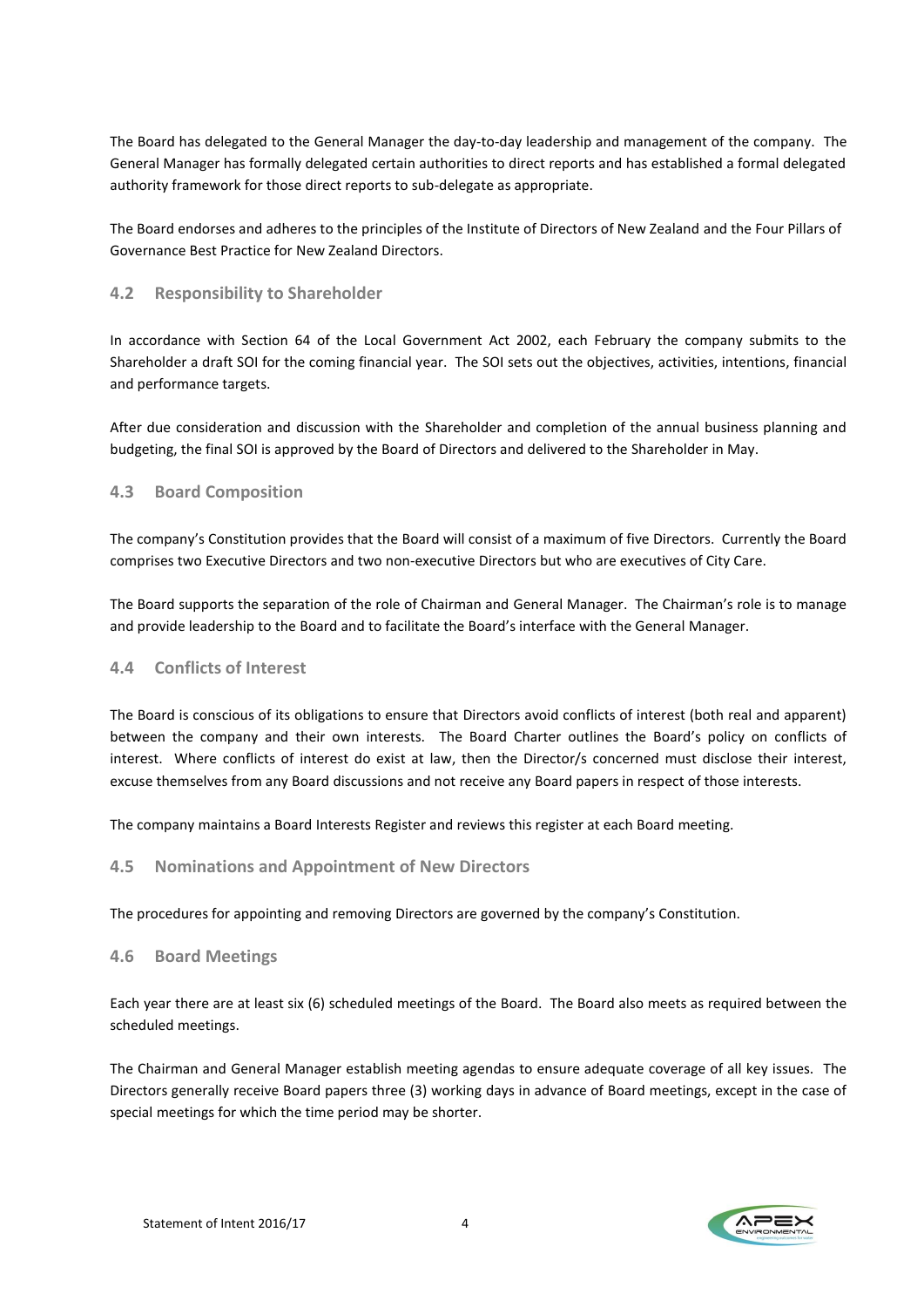Directors are entitled to have access, at all reasonable times, to all relevant company information and to the company's management team. Any Director is entitled to obtain independent professional advice relating to the affairs of the company or to his or her other responsibilities as a Director. If a Director considers such advice necessary, the Director shall first gain the approval of the Chairman, and having done so, shall be free to proceed.

#### <span id="page-5-0"></span>**4.7 Director Induction and Education**

Directors are expected to keep themselves informed of changes and trends in the company's business and in the environment and markets in which the company operates.

All Directors undertake continuous development so that they may appropriately and effectively perform their duties.

#### <span id="page-5-1"></span>**4.8 Board Performance Review**

The Board reviews its own performance regularly.

#### <span id="page-5-2"></span>**4.9 General Manager Performance Review**

The Board reviews the performance of the General Manager against his key performance objectives at least once a year.

#### <span id="page-5-3"></span>**4.10 Director & Officer Insurance**

The company has arranged liability insurance for Directors and officers. This insurance ensures that, generally, Directors will incur no monetary loss as a result of actions undertaken by them as Directors of the company arising out of acts or omissions of Directors and employees in their capacity as such. Insurance is not provided for dishonest, fraudulent, malicious or wilful acts or omissions.

The company indemnifies the Directors and holds them harmless, to the extent possible by law and as allowed under the company's Constitution, against any proceedings incurred, suffered or expended by or threatened against the Directors with respect to any act or omission in their capacity as a Director. The indemnity excludes: gross negligence or wilful default, deliberate action outside the scope of the delegated authority, criminal liability, breaches of duty under section 131 of the Companies Act 1993 and any other liability for which giving an indemnity is prohibited by law.

#### <span id="page-5-4"></span>**4.11 Controlling and Managing Risk**

*Risk Management* – The company has a formal risk management framework which identifies the key risks and outlines the appropriate risk management and mitigation plans. The risk management framework is reported to and reviewed by the Board. Mitigation plans are controlled and administered by Management.

*Performance* – The Board sets the strategic direction of the company and participates in developing strategic plans, approves budgets and monitors company performance monthly.

*Insurance* – The Board satisfies itself that adequate insurance is in place for the company's size and risk profile. External advice is received by the Board as appropriate.

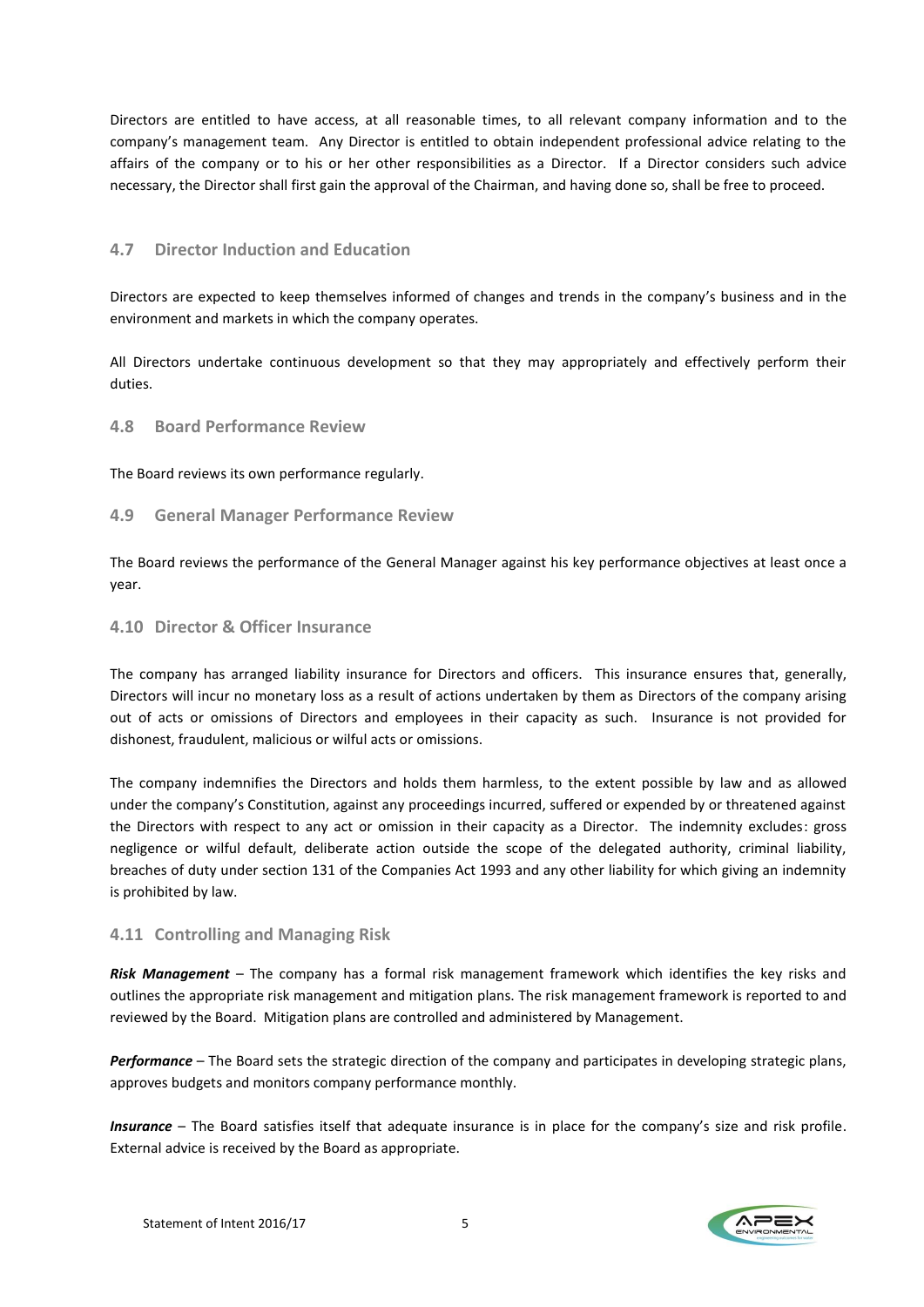*Health and Safety* – The Board reviews health and safety performance at every Board meeting. The Board reviews company health and safety policies, hazard assessments, and regularly monitors the company's health and safety performance.

## <span id="page-6-0"></span>**5 FINANCIAL**

#### <span id="page-6-1"></span>**5.1 Financial Overview**

Apex's financial performance continues to improve consistently in a challenging environment through a combination of growth in profitable revenue across our activities, continued focus on staff development, operational efficiencies, project management systems and robust financial management.

#### <span id="page-6-2"></span>**5.2 Medium-Term Financial Performance Targets**

The financial performance targets as detailed in Table 1 show the revenue and profit expectations for the next three years.

| \$000's                                      | 2016/17 | 2017/18 | 2018/19 |
|----------------------------------------------|---------|---------|---------|
| Revenue                                      | 6,158   | 9,000   | 14,285  |
| Net Profit After Tax                         | 222     | 324     | 514     |
| <b>Total Shareholders' Equity</b>            | 1,433   | 1,526   | 1,703   |
| Ratio of Shareholders' Funds to Total Assets | 66%     | 58%     | 50%     |
| <b>Total Assets</b>                          | 2,186   | 2,624   | 3,444   |

#### Table 1 – Medium-Term Financial Performance Targets

*Revenue* –– Revenue is forecast to grow for the next three financial years as a result of activities across the company's core industry sectors and as a result of an increased focus on the municipal market through its association with City Care Limited.

*Net Profit After Tax* – Net Profit after Tax (NPAT) reflects a combination of revenue growth over the period, investments in people and systems, sustained focus on improving our efficiency and reducing our cost base as well as increasing productivity.

*Shareholders' Funds to Total Assets* – Shareholders equity plus retained earnings divided by total assets. Assets include trade debtors, inventory, WIP, prepayments, Net fixed assets and Goodwill.

# <span id="page-6-3"></span>**6 DIVIDENDS**

The Board may authorise a distribution by the Company in accordance with the Act. Planned dividend distributions are stated in the Shareholders' Agreement.

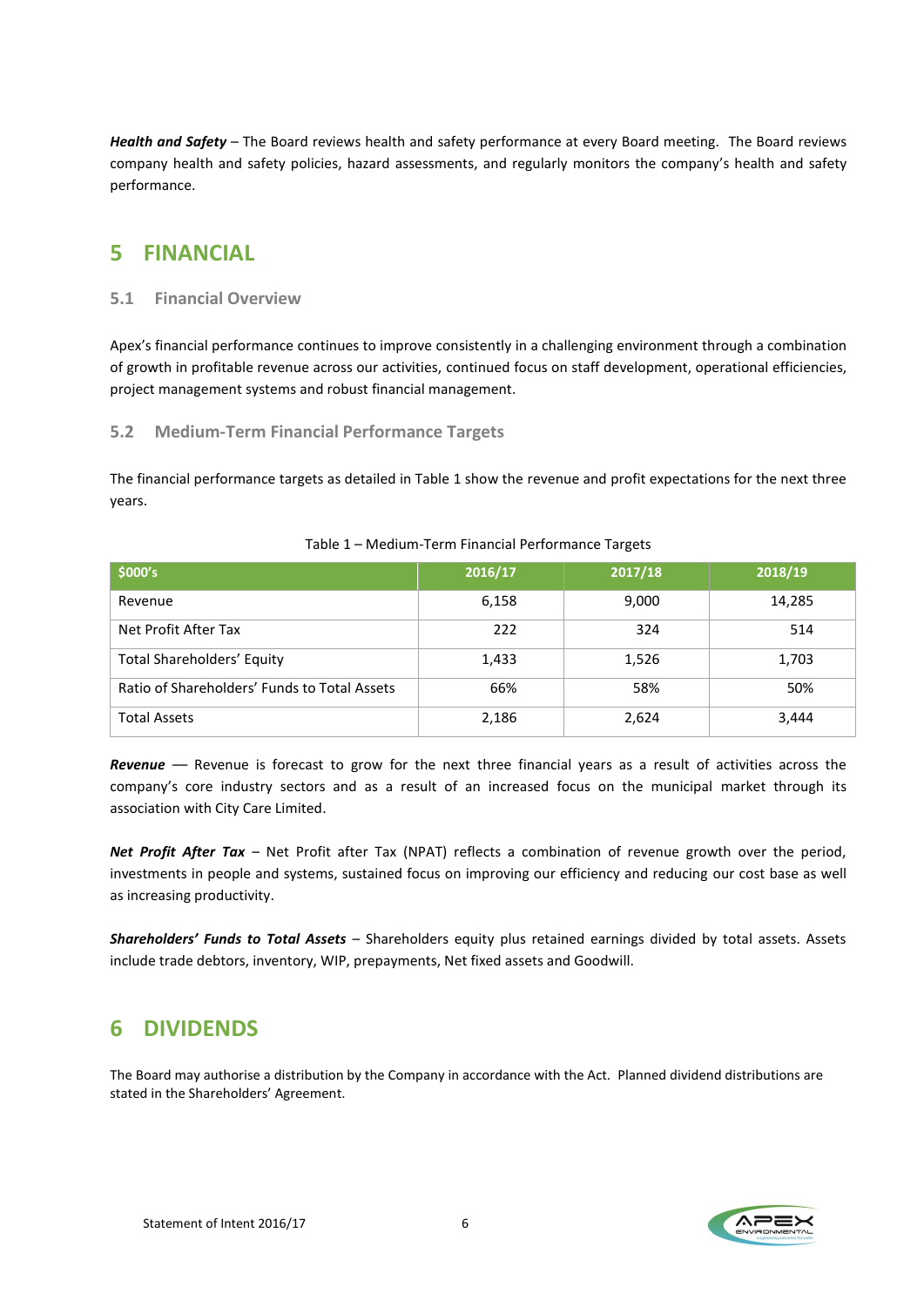# <span id="page-7-0"></span>**7 STRATEGY**

#### <span id="page-7-1"></span>**7.1 Strategic Direction**

Demand for Apex's services across its industry sectors remains positive in New Zealand and growing in Australia for product related activities. Apex is committed to ensuring it continues to play a key role in meeting these needs through a focus on our customers.

Whilst demand is strong, the competitive environment remains challenging and Apex will continue to create sustainable value through a strategy which builds on Apex's well balanced portfolio of industry sectors, which provide potential for growth.

Apex's strategy will concentrate on certain priorities to accelerate sustainable-growth:

- Invest in additional resources to enable growth
- Establish a product development program
- Use City Care Limited to enter the local authority market

#### <span id="page-7-2"></span>**7.2 Performance Targets**

The performance targets outlined in Table 2 reflect the key milestones the company must meet to be able to operate effectively in its chosen market sectors.

| <b>Target</b>              | Performance Measure 2015/16                                                                                                                                                                            |
|----------------------------|--------------------------------------------------------------------------------------------------------------------------------------------------------------------------------------------------------|
| <b>Client Satisfaction</b> | Positive Net Promoter Score                                                                                                                                                                            |
| <b>Health and Safety</b>   | Maintain an appropriate H&S framework to ensure the company<br>complies with all relevant legislation<br>Investigate and close out all incidents, accidents and near misses<br>within ten working days |
| <b>Staff Engagement</b>    | Maintain current level of staff satisfaction through annual survey                                                                                                                                     |
| Growth                     | Grow the products market by 10% revenue year by year                                                                                                                                                   |

#### Table 2 – Performance Targets

## <span id="page-7-3"></span>**8 INFORMATION TO BE PROVIDED TO THE SHAREHOLDER**

#### <span id="page-7-4"></span>**8.1 No Surprises**

The company will operate on a 'no surprises' basis in respect of significant Shareholder-related matters, to the extent possible in the context of commercial sensitivity and confidentiality obligations.

Any sensitive issues that could result in media attention or issues will be communicated to the Shareholder as soon as possible.